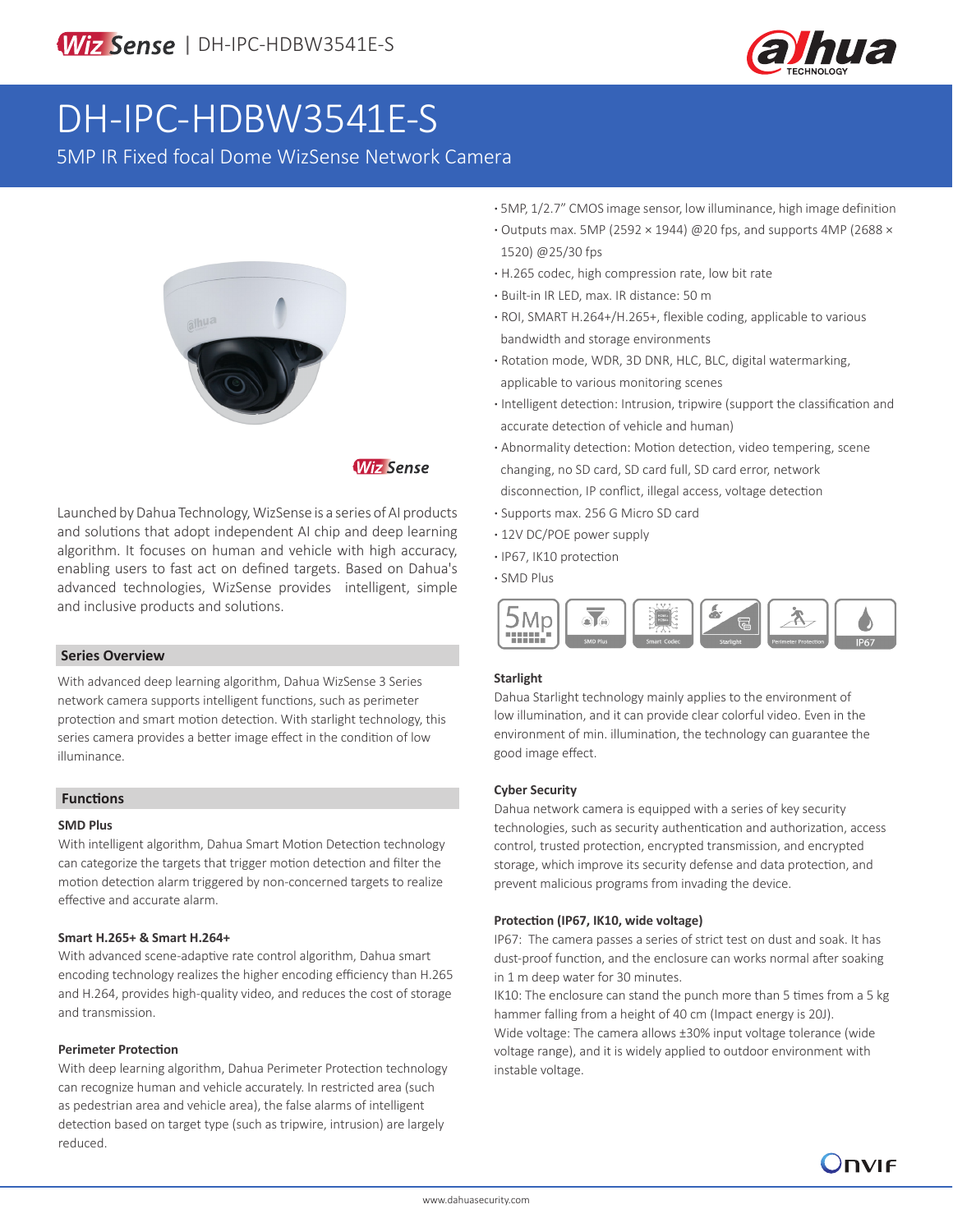# Wiz Sense | DH-IPC-HDBW3541E-S

# **Technical Specification**

| Camera                          |                   |                                                                                                                                                                         |                      |                     |                               |
|---------------------------------|-------------------|-------------------------------------------------------------------------------------------------------------------------------------------------------------------------|----------------------|---------------------|-------------------------------|
| Image Sensor                    |                   | 1/2.7" 5Megapixel progressive CMOS                                                                                                                                      |                      |                     |                               |
| Max. Resolution                 |                   | 2592 (H) ×1944 (V)                                                                                                                                                      |                      |                     |                               |
| <b>ROM</b>                      |                   | <b>128 MB</b>                                                                                                                                                           |                      |                     |                               |
| <b>RAM</b>                      |                   | 512 MB                                                                                                                                                                  |                      |                     |                               |
| <b>Scanning System</b>          |                   | Progressive                                                                                                                                                             |                      |                     |                               |
| <b>Electronic Shutter Speed</b> |                   | Auto/Manual 1/3 s-1/100000 s                                                                                                                                            |                      |                     |                               |
| Min. Illumination               |                   | 0.005 Lux@F1.6 (Color, 30IRE)<br>0.0005 Lux@F1.6 (B/W, 30IRE)<br>0 Lux (Illuminator on)                                                                                 |                      |                     |                               |
| S/N Ratio                       |                   | > 56 dB                                                                                                                                                                 |                      |                     |                               |
| <b>Illumination Distance</b>    |                   | 50 m (164.0 ft)                                                                                                                                                         |                      |                     |                               |
| Illuminator On/Off Control      |                   | Auto/Manual                                                                                                                                                             |                      |                     |                               |
| <b>Illuminator Number</b>       |                   | 3 (IR LED)                                                                                                                                                              |                      |                     |                               |
| Pan/Tilt/Rotation Range         |                   | Pan: 0°-355°; Tilt: 0°-65°; Rotation: 0°-355°                                                                                                                           |                      |                     |                               |
| Lens                            |                   |                                                                                                                                                                         |                      |                     |                               |
| Lens Type                       |                   | Fixed-focal                                                                                                                                                             |                      |                     |                               |
| Mount Type                      |                   | M12                                                                                                                                                                     |                      |                     |                               |
| Focal Length                    |                   | 2.8 mm; 3.6 mm; 6 mm                                                                                                                                                    |                      |                     |                               |
| Max. Aperture                   |                   | F1.6                                                                                                                                                                    |                      |                     |                               |
| Field of View                   |                   | 2.8 mm: Horizontal: 98°; vertical: 72°; diagonal: 130°<br>3.6 mm: Horizontal: 80°; vertical: 59°; diagonal: 106°<br>6 mm: Horizontal: 50°; vertical: 36°; diagonal: 64° |                      |                     |                               |
| Iris Type                       |                   | Fixed                                                                                                                                                                   |                      |                     |                               |
| <b>Close Focus Distance</b>     |                   | 2.8 mm: 0.9 m (3.0 ft)<br>3.6 mm: 1.6 m (5.3 ft)<br>6 mm: 3.2 m (10.5 ft)                                                                                               |                      |                     |                               |
|                                 | Lens              | Detect                                                                                                                                                                  | Observe              | Recognize           | Identify                      |
| <b>DORI Distance</b>            | 2.8 <sub>mm</sub> | 56.0 m<br>(183.7 ft)                                                                                                                                                    | 22.4 m<br>(73.5 ft)  | 11.2 m<br>(36.8 ft) | 5.6 <sub>m</sub><br>(18.4 ft) |
|                                 | 3.6 <sub>mm</sub> | 80.0 m<br>(262.5 ft)                                                                                                                                                    | 32.0 m<br>(105.0 ft) | 16.0 m<br>(52.5 ft) | 8.0 m<br>(26.3 ft)            |
|                                 | 6mm               | 120.0 m<br>(393.7 ft)                                                                                                                                                   | 48.0 m<br>(157.5 ft) | 24.0 m<br>(78.7 ft) | 12.0 m<br>(39.4 ft)           |
| Professional, Intelligent       |                   |                                                                                                                                                                         |                      |                     |                               |
| <b>Dorimotor Drotoction</b>     |                   | Trinuiro: intrucion (Becognition of buman and vobiele)                                                                                                                  |                      |                     |                               |

| Tripwire; intrusion (Recognition of human and vehicle)                                                                                                                                |  |  |
|---------------------------------------------------------------------------------------------------------------------------------------------------------------------------------------|--|--|
| Work together with Smart NVR to perform refine<br>intelligent search, event extraction and merging to event<br>videos                                                                 |  |  |
|                                                                                                                                                                                       |  |  |
| H.265; H.264; H.264H; H.264B; MJPEG(only supported<br>by sub stream)                                                                                                                  |  |  |
| Smart H.265+/ Smart H.264+                                                                                                                                                            |  |  |
| Main stream (2592 $\times$ 1944@1-20 fps)<br>$(2688 \times 1520@1 - 25/30$ fps)<br>sub stream (704 x 576@1-25 fps/704 x 480@1-30 fps)<br>third stream (1280 $\times$ 720@1-25/30 fps) |  |  |
| 3 streams                                                                                                                                                                             |  |  |
|                                                                                                                                                                                       |  |  |

| Resolution                     | 5M (2592 × 1944); 4M (2688 × 1520); 3M (2304 × 1296);<br>1080p (1920 × 1080); 1.3M (1280 × 960); 720p (1280<br>× 720); D1 (704 × 576/704 × 480); VGA (640 × 480); CIF<br>$(352 \times 288/352 \times 240)$                                                                       |  |  |
|--------------------------------|----------------------------------------------------------------------------------------------------------------------------------------------------------------------------------------------------------------------------------------------------------------------------------|--|--|
| <b>Bit Rate Control</b>        | CBR/VBR                                                                                                                                                                                                                                                                          |  |  |
| Video Bit Rate                 | H.264: 3 Kbps-8192 Kbps<br>H.265: 3 Kbps-8192 Kbps                                                                                                                                                                                                                               |  |  |
| Day/Night                      | Auto(ICR)/Color/B/W                                                                                                                                                                                                                                                              |  |  |
| <b>BLC</b>                     | Yes                                                                                                                                                                                                                                                                              |  |  |
| HLC                            | Yes                                                                                                                                                                                                                                                                              |  |  |
| <b>WDR</b>                     | 120 dB                                                                                                                                                                                                                                                                           |  |  |
| White Balance                  | Auto/natural/street lamp/outdoor/manual/regional<br>custom                                                                                                                                                                                                                       |  |  |
| Gain Control                   | Auto/Manual                                                                                                                                                                                                                                                                      |  |  |
| Noise Reduction                | 3D DNR                                                                                                                                                                                                                                                                           |  |  |
| <b>Motion Detection</b>        | OFF/ON (4 areas, rectangular)                                                                                                                                                                                                                                                    |  |  |
| Region of Interest(RoI)        | Yes (4 areas)                                                                                                                                                                                                                                                                    |  |  |
| <b>Smart Illumination</b>      | Yes                                                                                                                                                                                                                                                                              |  |  |
| Image Rotation                 | 0°/90°/180°/270° (Support 90°/270° with 1920 × 1080<br>resolution and lower.)                                                                                                                                                                                                    |  |  |
| Mirror                         | Yes                                                                                                                                                                                                                                                                              |  |  |
| Privacy Masking                | 4 areas                                                                                                                                                                                                                                                                          |  |  |
| Alarm                          |                                                                                                                                                                                                                                                                                  |  |  |
| Alarm Event                    | No SD card; SD card full; SD card error; less service time<br>of SD card (smart card supports); network disconnection;<br>IP conflict; illegal access; voltage detection; security<br>exception; motion detection; scene changing; intensity<br>change; tripwire; intrusion; SMD |  |  |
| Network                        |                                                                                                                                                                                                                                                                                  |  |  |
| Network                        | RJ-45 (10/100 Base-T)                                                                                                                                                                                                                                                            |  |  |
| SDK and API                    | Yes                                                                                                                                                                                                                                                                              |  |  |
| Protocol                       | IPv4; IPv6; HTTP; TCP; UDP; ARP; RTP; RTSP; RTCP; RTMP;<br>SMTP; FTP; SFTP; DHCP; DNS; DDNS; QoS; UPnP; NTP;<br>Multicast; ICMP; IGMP; NFS; PPPoE; SNMP                                                                                                                          |  |  |
| <b>Cyber Security</b>          | Video encryption; firmware encryption; configuration<br>encryption; Digest; WSSE; account lockout; security logs;<br>IP/MAC filtering; generation and importing of X.509<br>certification; syslog; HTTPS; 802.1x; trusted boot; trusted<br>execution; trusted upgrade            |  |  |
| Interoperability               | ONVIF(Profile S/Profile G/Profile T);CGI;P2P;Milestone;<br>Genetec                                                                                                                                                                                                               |  |  |
| Scene Self-adaptation<br>(SSA) | Yes                                                                                                                                                                                                                                                                              |  |  |
| User/Host                      | 20 (Total bandwidth: 64 M)                                                                                                                                                                                                                                                       |  |  |
| Storage                        | FTP; SFTP; Micro SD Card (support max. 256 G); NAS                                                                                                                                                                                                                               |  |  |
| Browser                        | IE: IE8, IE9, IE11<br>Chrome<br>Firefox                                                                                                                                                                                                                                          |  |  |
| Management Software            | Smart PSS, DSS, DMSS                                                                                                                                                                                                                                                             |  |  |
| Mobile Phone                   | IOS; Android                                                                                                                                                                                                                                                                     |  |  |
| Certification                  |                                                                                                                                                                                                                                                                                  |  |  |